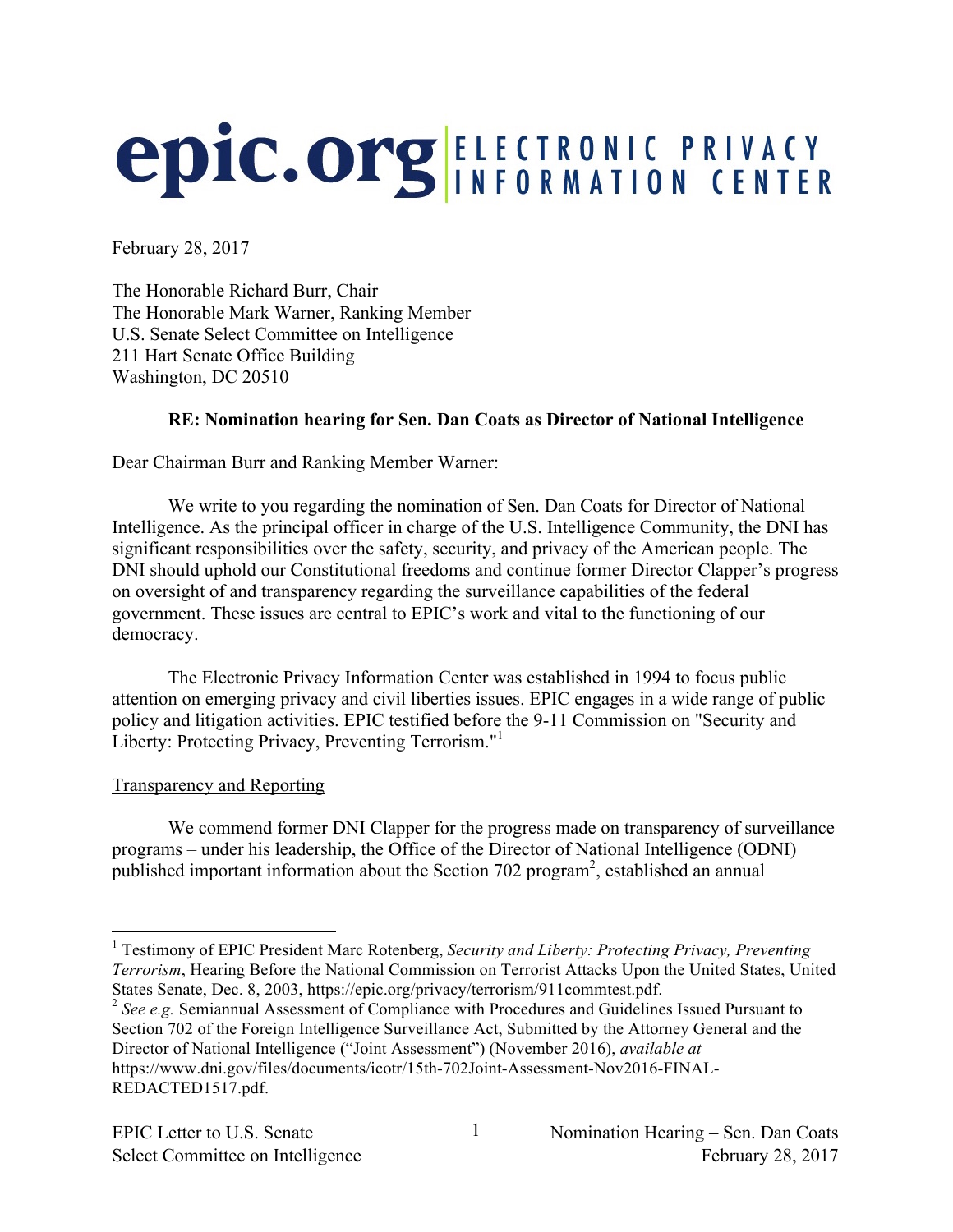transparency report<sup>3</sup>, and engaged civil liberties organizations in the work of the DNI. The Committee should seek assurance from Sen. Coats that the ODNI will continue to improve transparency and oversight of surveillance programs. In addition, the Committee should pay particular attention to two significant problems that require further attention: over classification and cybersecurity threats to our democracy.

# Over Classification

Despite improvements on transparency, the problem of over classification remains an issue that thwarts open government. Last year, Director Clapper outlined several initiatives to address this problem: (1) reduce the number of original classification authorities, (2) increase discretionary declassification, (3) create a uniform classification guide, and (4) eliminate the "confidential" designation.<sup>4</sup> Director Clapper specifically ordered these agencies to review the feasibility of these proposals and respond in a February 2017 update and final report to the Information Security Oversight Office (ISOO) by the end of June 2017. The Committee should seek assurances from Senator Coats that he will continue to promote reform of the government classification system.

As EPIC explained in testimony before the House Judiciary Committee in 2012, declassification is especially important with respect to legal opinions issued by the Foreign Intelligence Surveillance Court (FISC), often referred to as a "secret court."5 Congress recognized in the USA FREEDOM Act that FISC opinions contain important interpretations of law relevant to the privacy of individuals and the oversight of government surveillance programs. The law now requires the DNI, in consultation with the Attorney General, to:

conduct a declassification review of each decision, order, or opinion issued by the Foreign Intelligence Surveillance Court or the Foreign Intelligence Surveillance Court of Review (as defined in section  $601(e)$ ) that includes a significant construction or interpretation of any provision of law […] and, consistent with that review, make publicly available to the greatest extent practicable each such  $decision, order, or opinion.<sup>6</sup>$ 

This provision gives the DNI enormous powers over the level of transparency of FISC opinions. The incoming DNI should prioritize both proactive and retroactive declassification of FISC opinions to ensure public oversight of the broad surveillance authority held by the court. Public

 <sup>3</sup> Press Release, Director of of National Intelligence, ODNI Releases Third Annual Statistical Transparency Report Regarding Use of National Security Authorities (May 2, 2016), *available at* https://www.dni.gov/index.php/newsroom/press-releases/215-press-releases-2016/1371-odni-releasesthird-annual-statistical-transparency-report-regarding-use-of-national-security-authorities.

<sup>&</sup>lt;sup>4</sup> Memorandum for Distribution from James R. Clapper re: Addendum to FY 2017 Fundamental Classification Review, ES 2016-00158, Mar. 26, 2016, https://fas.org/sgp/othergov/intel/dni-fcgr.pdf.<br>
<sup>5</sup> See Testimony of EPIC President Marc Rotenberg, *The FISA Amendments Act of 2008*, Hearing before the House Committee on the Judiciary, U.S. House of Representatives, May 31, 2012, https://epic.org/privacy/testimony/EPIC-FISA-Amd-Act-Testimony-HJC.pdf.

 $6$  50 U.S.C. § 1872.